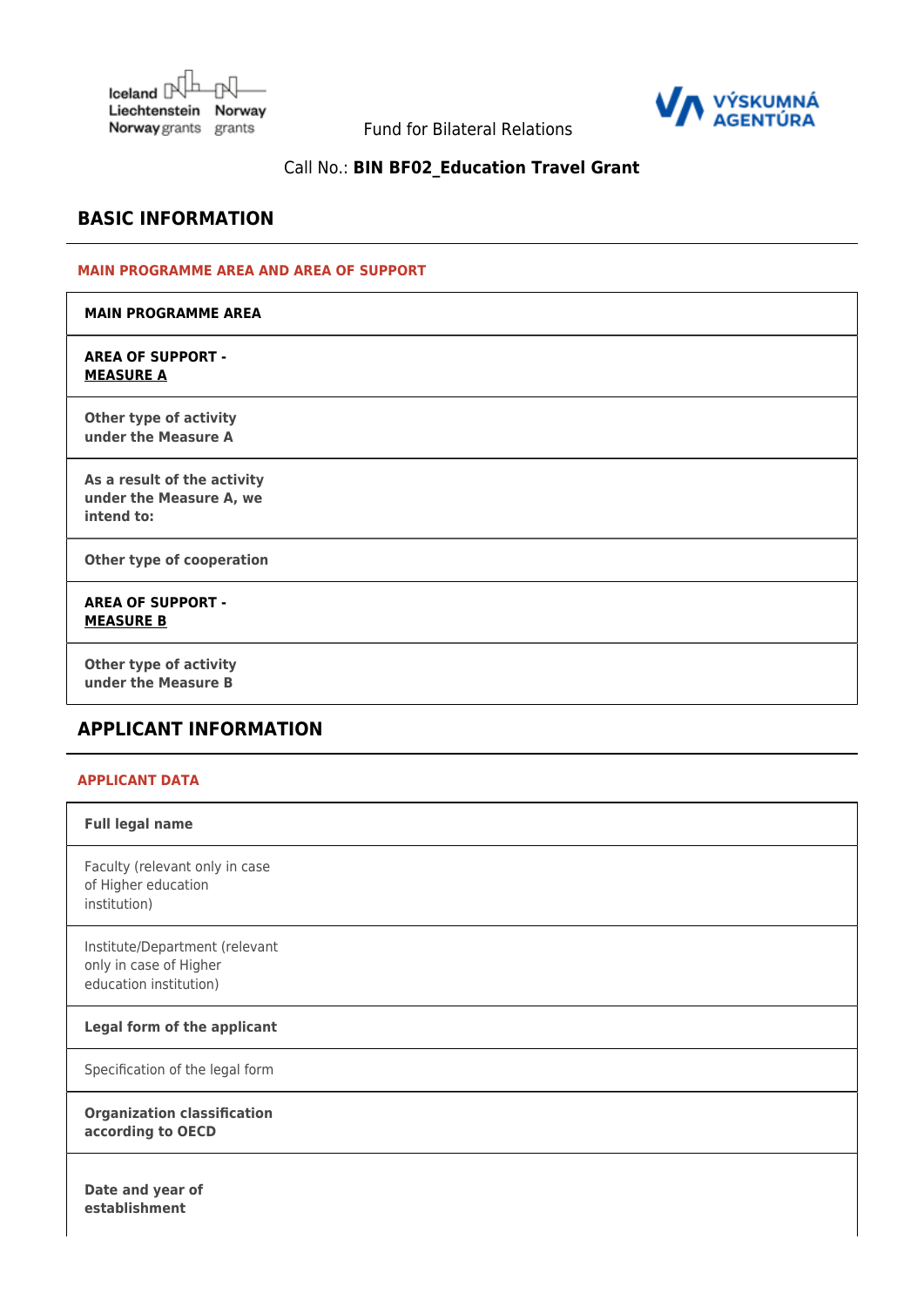(relevant only in case of other than higher and upper secondary educational institutions)

#### **Code of the applicant** (if relevant)

#### **Registration number** (IČO)

#### **Tax registration number** (DIČ)

#### **VAT registration number** (IČ DPH)

**Website/FB page**

**Description of main focus of the applicant**

#### **Official address**

| Street/No                   |  |
|-----------------------------|--|
| Postal code                 |  |
| City                        |  |
| <b>Country of applicant</b> |  |

#### **Bank information**

| Beneficiary account name |  |
|--------------------------|--|
| Account number (IBAN)    |  |
| Bank name                |  |
| Bank address             |  |
| SWIFT code               |  |

#### **Statutory representative**

| Name and surname of<br>statutory representative |  |
|-------------------------------------------------|--|
| Position of statutory<br>representative         |  |

#### **Contact person responsible for the initiative**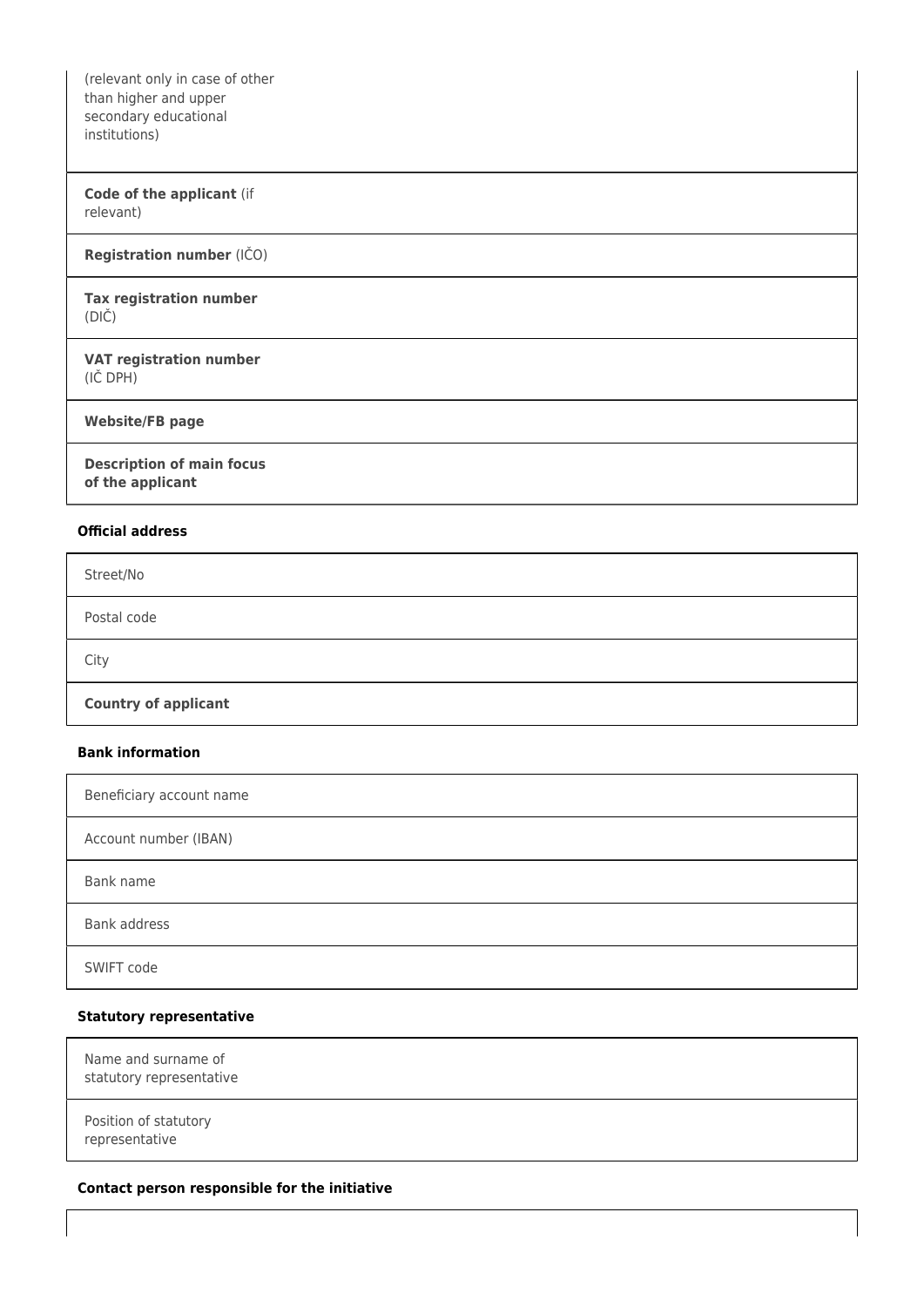| Name and surname |  |
|------------------|--|
| Position         |  |
| E-mail address   |  |
| Phone No.        |  |

#### **INFORMATION ABOUT PARTICIPANTS FROM APPLICANT ORGANIZATION**

| <b>Number of participants in</b> |  |
|----------------------------------|--|
| the initiative                   |  |

## **Participants**

| Name and surname | Position | Description of the position |
|------------------|----------|-----------------------------|
|                  |          |                             |

## **PARTNERSHIP**

#### **PARTNER/S DATA**

|                                                                              | Partner 1 | Partner 2   Partner 3 |  |
|------------------------------------------------------------------------------|-----------|-----------------------|--|
| Full legal name of the partner                                               |           |                       |  |
| Name of the partner in English                                               |           |                       |  |
| Faculty (relevant only in case of Higher education institution)              |           |                       |  |
| Institute/Department (relevant only in case of Higher education institution) |           |                       |  |
| Organization registration number (IČO)                                       |           |                       |  |
| <b>Official address: Street/No</b>                                           |           |                       |  |
| Postal code                                                                  |           |                       |  |
| <b>City</b>                                                                  |           |                       |  |
| <b>Website/Facebook page</b>                                                 |           |                       |  |
| Name and surname of statutory representative                                 |           |                       |  |
| Position of the statutory representative                                     |           |                       |  |
| Name and surname of contact person                                           |           |                       |  |
| <b>Position of contact person</b>                                            |           |                       |  |
| E-mail                                                                       |           |                       |  |
| Phone number/Mobile phone                                                    |           |                       |  |

#### **Date and year of establishment (relevant only in case of other than higher and upper secondary educational institutions)**

| tner | tner | tner 3 |
|------|------|--------|
|      |      |        |
|      |      |        |

**Partner country**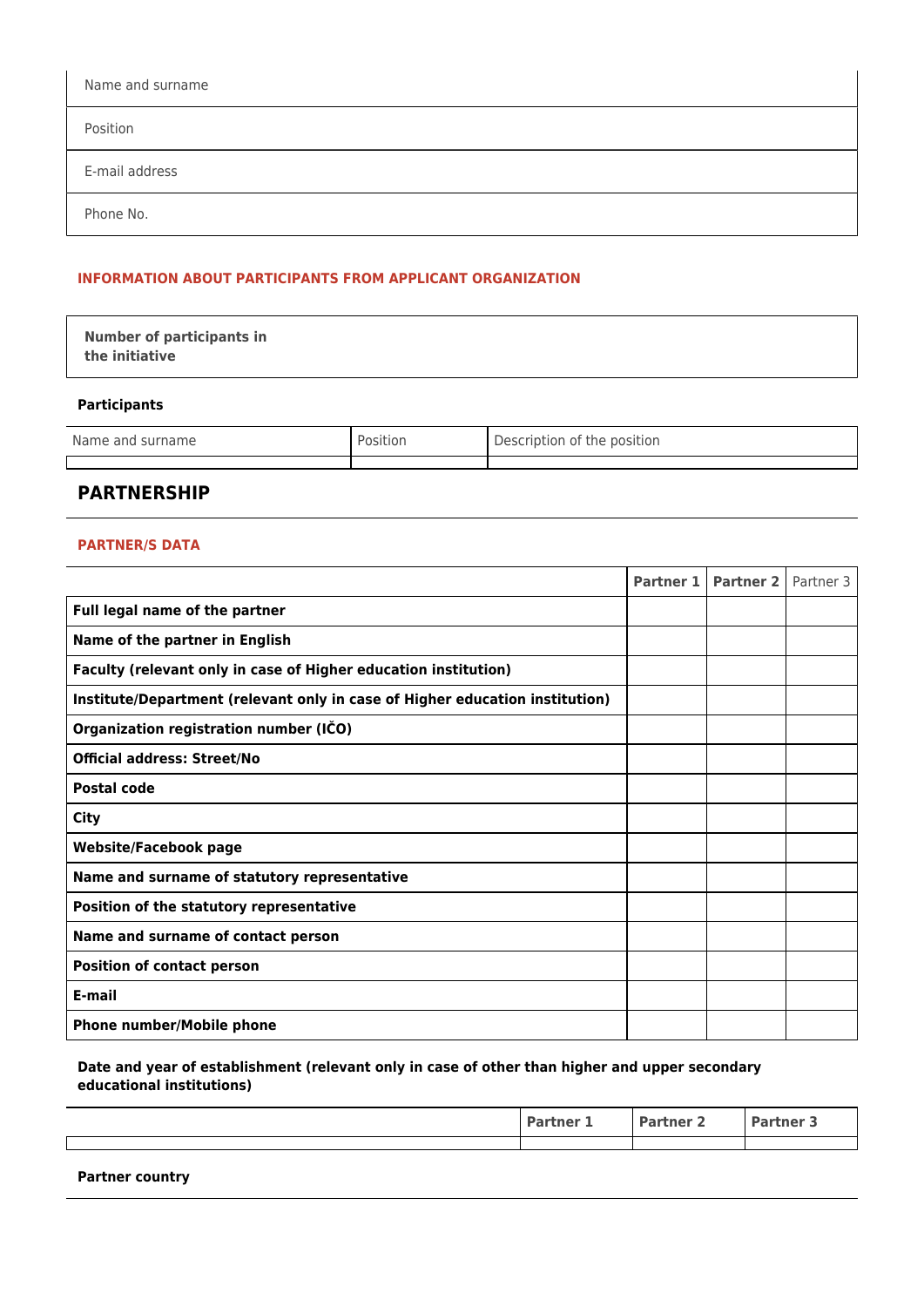|                               | Partner 1 | Partner   Partner |
|-------------------------------|-----------|-------------------|
|                               |           |                   |
| Partner country specification |           |                   |

#### **Partner legal form**

|                                                | Partner 1 | Partner <sub>2</sub> | Partner 3 |
|------------------------------------------------|-----------|----------------------|-----------|
| Specification of legal form of<br>the Parner/s |           |                      |           |

## **Has there been previous cooperation between the applicant and the Partner/s or is the partnership new?**

|                                                                                              | Partner 1 | Partner <sub>2</sub> | Partner 3 |
|----------------------------------------------------------------------------------------------|-----------|----------------------|-----------|
| <b>Description of the main</b><br>focus of the Partner 1 and<br>its main activities          |           |                      |           |
| <b>Involment of the Partner 1</b><br>in the initiative and its role<br>within the initiative |           |                      |           |
| <b>Description of the main</b><br>focus of the Partner 2 and<br>its main activities          |           |                      |           |
| <b>Involment of the Partner 2</b><br>in the initiative and its role<br>within the initiative |           |                      |           |
| <b>Description of the main</b><br>focus of the Partner 3 and<br>its main activities          |           |                      |           |
| <b>Involment of the Partner 3</b><br>in the initiative and its role<br>within the initiative |           |                      |           |

# **DESCRIPTION OF THE INITIATIVE**

## **INFORMATION ABOUT INITIATIVE**

| <b>Initiative title</b>                            |  |
|----------------------------------------------------|--|
| Description and justification of<br>the initiative |  |
| Involvement of the partners                        |  |
| Initiative's objective                             |  |
| Expected results of bilateral<br>cooperation       |  |
|                                                    |  |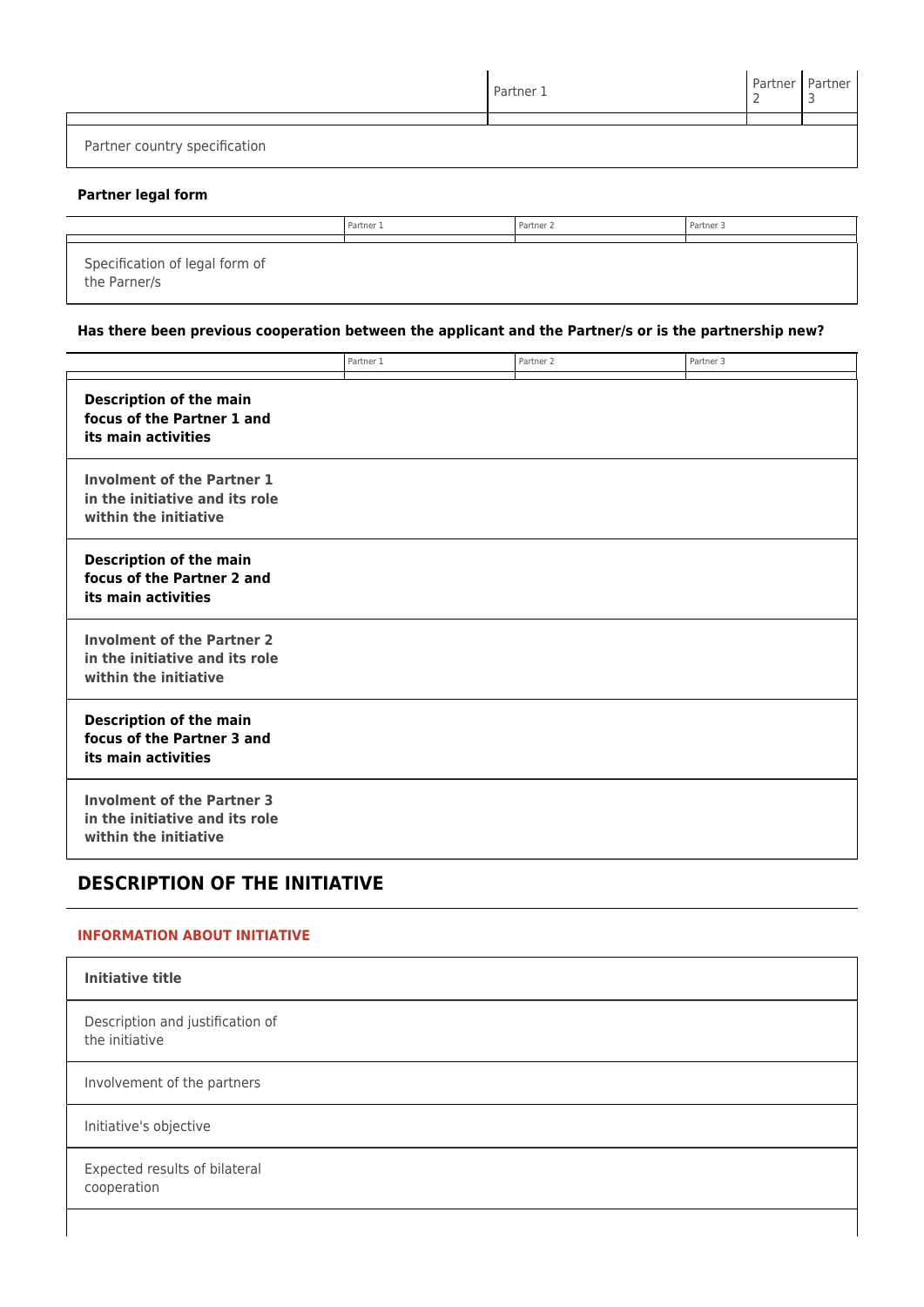| Sustainability of the initiative<br>and results |  |
|-------------------------------------------------|--|
| Publicity                                       |  |
| Location of the initiative<br>implementation    |  |
| Implementation period                           |  |
| Detailed time schedule                          |  |
| Mitigation plan                                 |  |

## **LIST OF CONSULTANTS**

| <b>Number</b> | Name and surname | <b>Position</b> | <b>Organization</b> |
|---------------|------------------|-----------------|---------------------|
|               |                  |                 |                     |

# **BILATERAL INDICATORS**

#### **BILATERAL INDICATORS**

|                                                                                     | Target value | Source of verification   Comment |  |
|-------------------------------------------------------------------------------------|--------------|----------------------------------|--|
| Number of participants from Slovakia in bilateral activities                        |              |                                  |  |
| Number of participants from the Donor states in bilateral<br>activities             |              |                                  |  |
| Number of created joint results such as studies, analyses,<br>reports, surveys etc. |              |                                  |  |
| Number of promotional/information activities                                        |              |                                  |  |
| Number of joint activities carried out                                              |              |                                  |  |

## **BUDGET**

| Direct eligible costs                                                         |                        |  | $0,00 \in$                          |                         |                           |  |  |
|-------------------------------------------------------------------------------|------------------------|--|-------------------------------------|-------------------------|---------------------------|--|--|
| Serial<br>Budget<br>Unit   Number of units  <br>Incurred by<br>item<br>number |                        |  | Unit costs (EUR)   Total item costs | Expenditure<br>category | Description/Justification |  |  |
|                                                                               | Total initiative costs |  |                                     |                         |                           |  |  |
| $0,00 \in$<br>In total                                                        |                        |  |                                     |                         |                           |  |  |

## **BUDGET OVERVIEW**

| Total initiative costs | <b>EEA Financial Mechanism</b> | Norwegian Financial Mechanism |  |
|------------------------|--------------------------------|-------------------------------|--|
|                        |                                |                               |  |

## **Overview of total initiative costs per organizations**

| Applicant | artner 1<br>ʻd i | Partner | tner<br>ו ור |
|-----------|------------------|---------|--------------|
|           |                  |         |              |